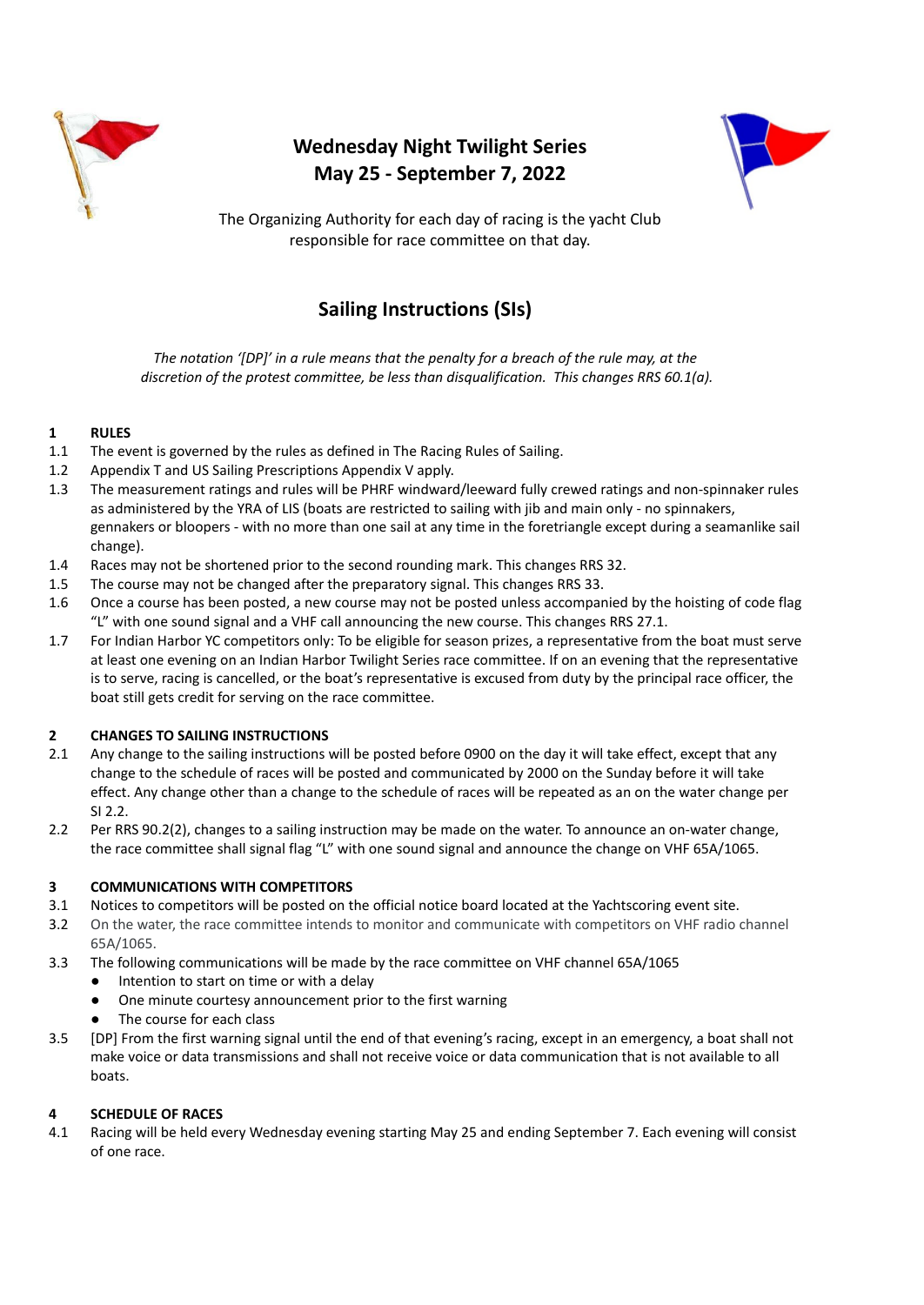- 4.2 From May 25 to August 24, the scheduled time of the first warning signal is 1855; for August 31 & September 7, the scheduled time of the first warning signal is 1825.
- 4.3 RC Assignments are as follows: May 25 - June 22, IHYC June 29 - August 10, OGYC August 17 - September 7, IHYC (1830 First Signal 8/31 & 9/7) September 14, TBC Party @ IHYC, no racing

## **5 CLASSES & CLASS FLAGS**

Racing will be divided into three classes:

- Class 1 PHRF <=89 Numeral pennant 1
- Class 2 PHRF 90 to 159 Numeral pennant 2
- Class 3 PHRF >=160 Numeral pennant 3

## **6 RACING AREA**

The racing area is inside Captain Harbor. SI Addendum A shows the location of the racing area.

## **7 COURSES**

- 7.1 Pre-configured courses as described in Addendum A will be signalled by a letter beneath the class number on the signal boat. Classes without a course designation beneath their class number shall sail the course of the next faster rated class to have a course.
- 7.2 Courses will not be shortened prior to the second rounding mark. This changes RRS 32.
- 7.3 Once a course has been posted, a new course may not be posted unless accompanied by the hoisting of code flag "L" with one sound signal and a VHF call announcing the new course.
- 7.4 The race committee may signal twice around by adding a "2" under the course letter. When twice around is indicated, mark T is not part of the course until the finish. For example, if Course A is B-X-Finish, then Course A2 is B-X-B-X-Finish (T)

## **8 MARKS**

Marks are as described in Addendum B.

## **9 THE START**

- 9.1 Races will be started using RRS 26 with the warning signal made five minutes before the starting signal.
- 9.2 If at the warning, multiple class flags are signalled, those classes will start together
- 9.3 To start classes together, the race committee will make such an announcement prior to the warning.
- 9.4 The starting line is between a staff displaying an orange flag on the signal vessel at the starboard end and the course side of the port-end starting mark.
- 9.5 Boats whose warning signal has not been made shall avoid the starting area during the starting sequence for other races.
- 9.6 If any part of a boat's hull is on the course side of the starting line at her starting signal and she is identified, the race committee will attempt to hail her sail number. Failure to hail her number, failure of her to hear such a hail, or the order in which boats are hailed will not be grounds for a redress for request. This changes RRS 62.1(a).
- 9.7 A boat that does not start within five minutes after her starting signal will be scored Did Not Start without a hearing. This changes RRS A5.1 and A5.2.

## **10 CHANGE OF THE NEXT LEG OF THE COURSE**

The course may not be changed after the preparatory signal. This changes RRS 33.

## **11 THE FINISH**

The finishing line is between a staff displaying an orange flag on the signal or mark boat and the course side of the nearby finishing mark.

## **12 ALTERNATIVE PENALTIES**

- 12.1 Appendix V1, Penalty at the Time of the Incident applies whereby a boat may take a One-Turn Penalty when she may have broken a rule of Part 2 or rule 31 while racing, but when she may have broken a rule of Part 2 while in the zone around a mark other than a starting mark, her penalty shall be a Two-Turns Penalty.
- 12.2 Appendix V2, Post-Race Penalties, shall apply.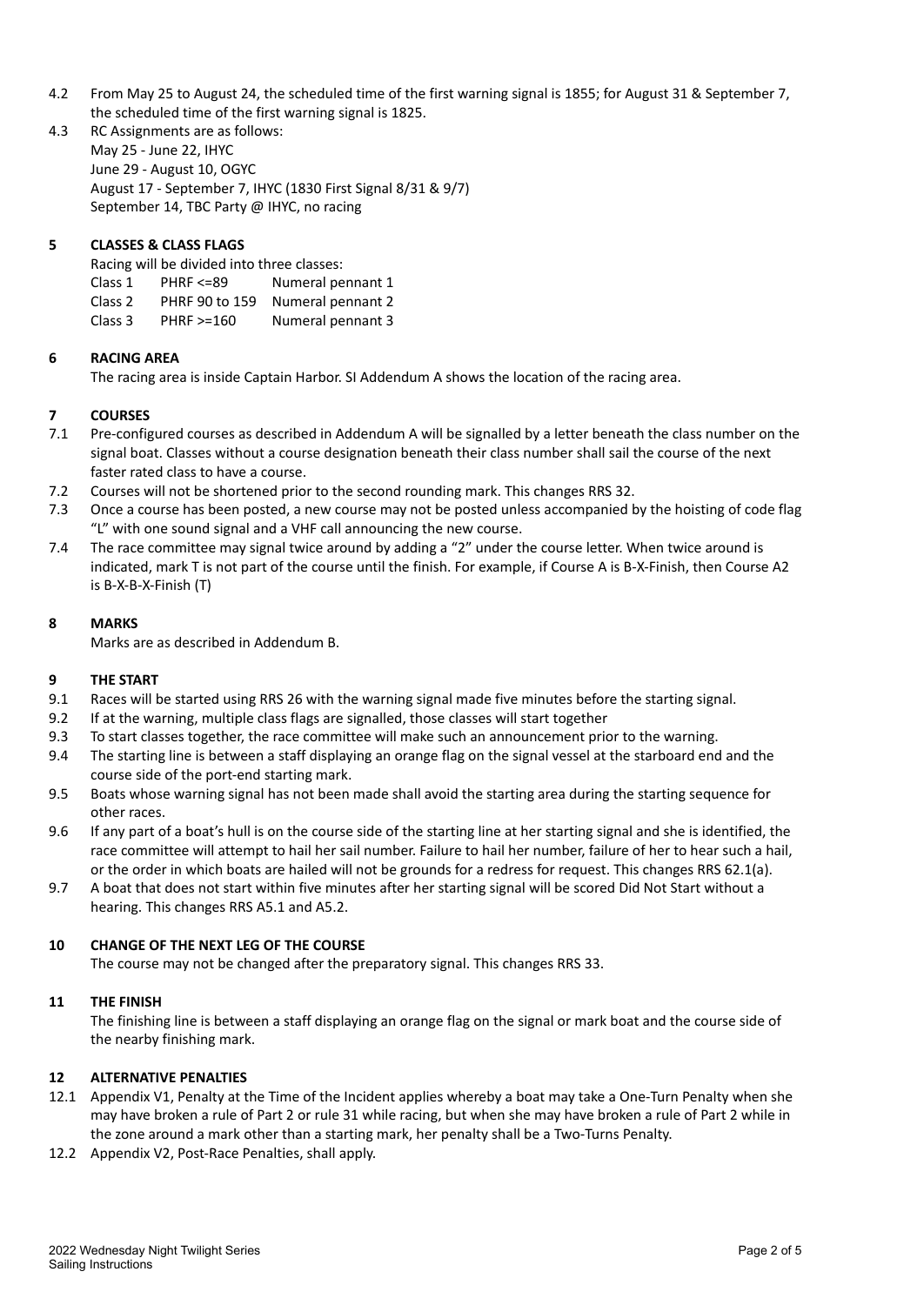## **13 TIME LIMITS**

13.1 The Mark 1 Time Limit and Race Time Limit (see RRS 35) are shown in the table below.

| Mark 1 Time Limit | Race Time Limit |
|-------------------|-----------------|
| 30 minutes        | 2045            |

- 13.2 If no boat has passed the first mark within the Mark 1 Time Limit, the race will be abandoned.
- 13.3 The Race Time Limit is the time for boats to finish. Boats failing to finish within the Race Time Limit, and not having retired prior to the Race Time Limit or subsequently penalized or given redress, will be scored Time Limit Expired (TLE) without a hearing. A boat scored TLE shall be scored points for the finishing place two more than the points scored by the last boat in her class that finished within the Race Time Limit. This changes RRS 35, A5.1, A5.2 and A10.

#### **14 PROTESTS & HEARING REQUESTS**

- 14.1 Boats shall announce their intention to protest or any penalty turns taken via VHF 65A/1065 when they finish and repeat such announcements until acknowledged by the race committee.
- 14.2 Protests shall be delivered to either organizing authority club no later than two hours after finishing (the "protest time limit")

#### **15 SCORING & PRIZES**

- 15.1 Series scores will be based on a high point percent-of-perfection scoring system.
- 15.2 Individual race results will be scored based on time-on-time and use YRA of LIS PHRF windward/leeward ratings.
- 15.3 In any individual race, only boats that start will be scored.
- 15.4 To be eligible for prizes, a boat must start at least 50% (rounded up) of the races completed for her class and fulfil her race committee requirement (NoR 1.9/SI 1.7).
- 15.5 For boats that start more than the minimum needed to be eligible for prizes, that boat's series score shall be the total of her race scores excluding her two worst scores.
- 15.6 Prizes will be awarded for first through third places in each class.

#### **16 SAFETY REGULATIONS**

[DP] A boat that retires from a race shall notify the race committee at the first reasonable opportunity.

#### **17 RISK STATEMENT**

RRS 3 states: 'The responsibility for a boat's decision to participate in a race or to continue to race is hers alone.' By participating in this event each competitor agrees and acknowledges that sailing is a potentially dangerous activity with inherent risks. These risks include strong winds and rough seas, sudden changes in weather, failure of equipment, boat handling errors, poor seamanship by other boats, loss of balance on an unstable platform and fatigue resulting in increased risk of injury. Inherent in the sport of sailing is the risk of permanent, catastrophic injury or death by drowning, trauma, hypothermia or other causes.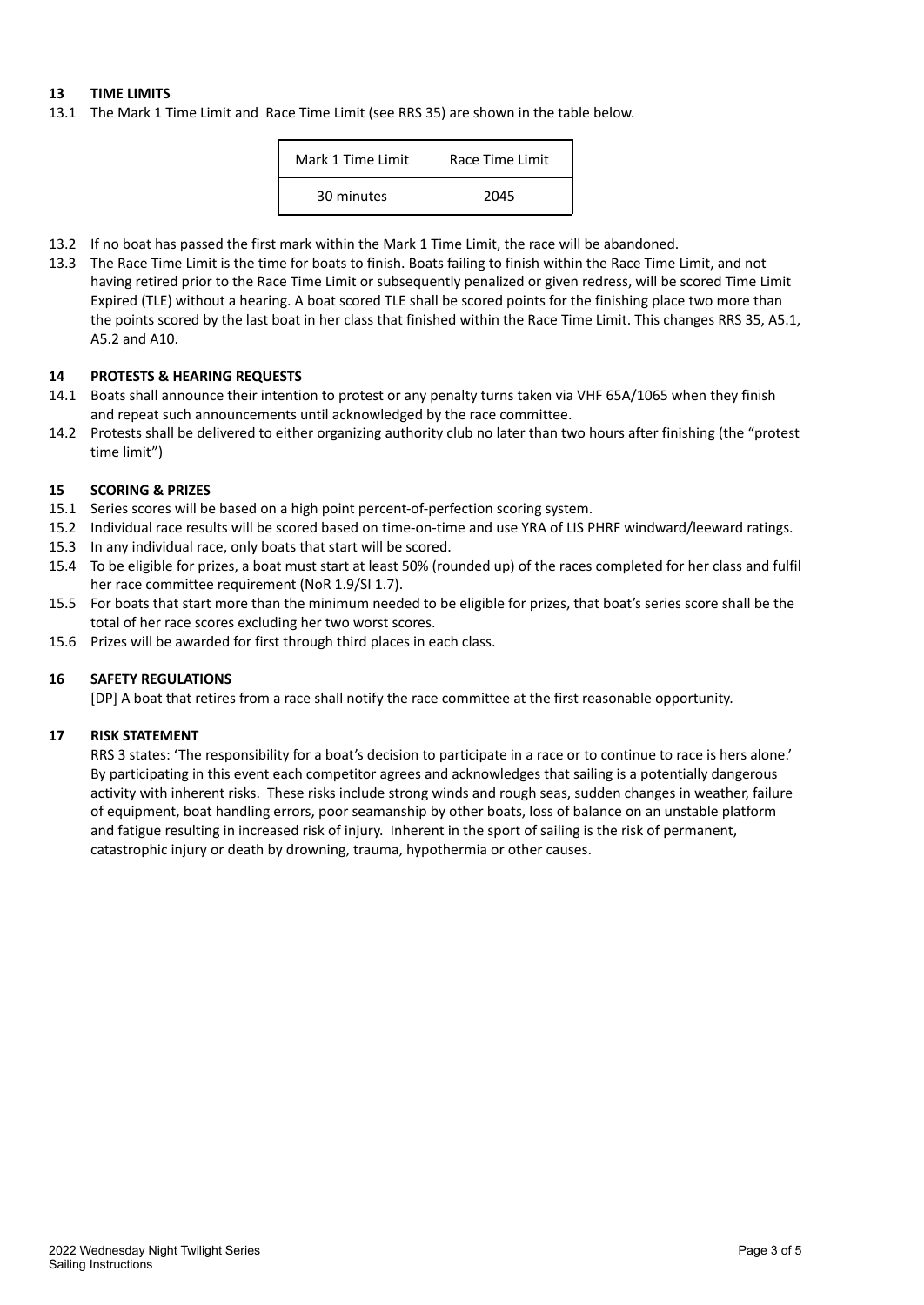## **COURSES: ADDENDUM A**

| <b>COURSE</b> | <b>ROUNDING</b><br><b>MARKS</b> | <b>MARKS LEFT TO PORT</b><br>(P) OR STARBOARD (S) | <b>COURSE</b>             | <b>ROUNDING</b><br><b>MARKS</b> | <b>MARKS LEFT TO PORT</b><br>(P) OR STARBOARD (S) |
|---------------|---------------------------------|---------------------------------------------------|---------------------------|---------------------------------|---------------------------------------------------|
| A             | <b>BX</b>                       | P                                                 | $\boldsymbol{\mathsf{N}}$ | XB                              | P                                                 |
| <b>AT</b>     | BXTX                            | P                                                 | <b>NT</b>                 | <b>XBTB</b>                     | P                                                 |
| В             | BVX                             | P                                                 | OT                        | <b>XLBTB</b>                    | P                                                 |
| D             | AV                              | P                                                 | P                         | YB                              | P                                                 |
| E             | <b>AVW</b>                      | P                                                 | R                         | W A                             | $\mathsf{s}$                                      |
| F             | AW                              | P                                                 | $\mathsf{s}$              | <b>WVA</b>                      | $\mathsf S$                                       |
| <b>FT</b>     | <b>AWTW</b>                     | P                                                 | <b>ST</b>                 | <b>WATA</b>                     | P                                                 |
| G             | <b>PL</b>                       | $\mathsf S$                                       | $\sf U$                   | YP                              | P                                                 |
| GT            | PLTP                            | $\mathsf S$                                       | UT                        | YPTP                            | P                                                 |
| н             | UL                              | ${\sf S}$                                         | $\mathbf{V}$              | YU                              | P                                                 |
| HT            | ULTU                            | $\mathsf S$                                       | VT                        | YUTU                            | P                                                 |
| $\mathsf J$   | <b>LV</b>                       | P                                                 | W                         | YLP                             | P                                                 |
| К             | LP                              | P                                                 | X                         | V L                             | $\sf S$                                           |
| <b>KT</b>     | LPTL                            | P                                                 | <b>XT</b>                 | VXLTL                           | P                                                 |
| L             | LU                              | P                                                 | z                         | VPL                             | $\sf S$                                           |
| LT.           | LUTL                            | P                                                 | ZJ                        | V J                             | P                                                 |
| М             | JV                              | P                                                 |                           |                                 |                                                   |